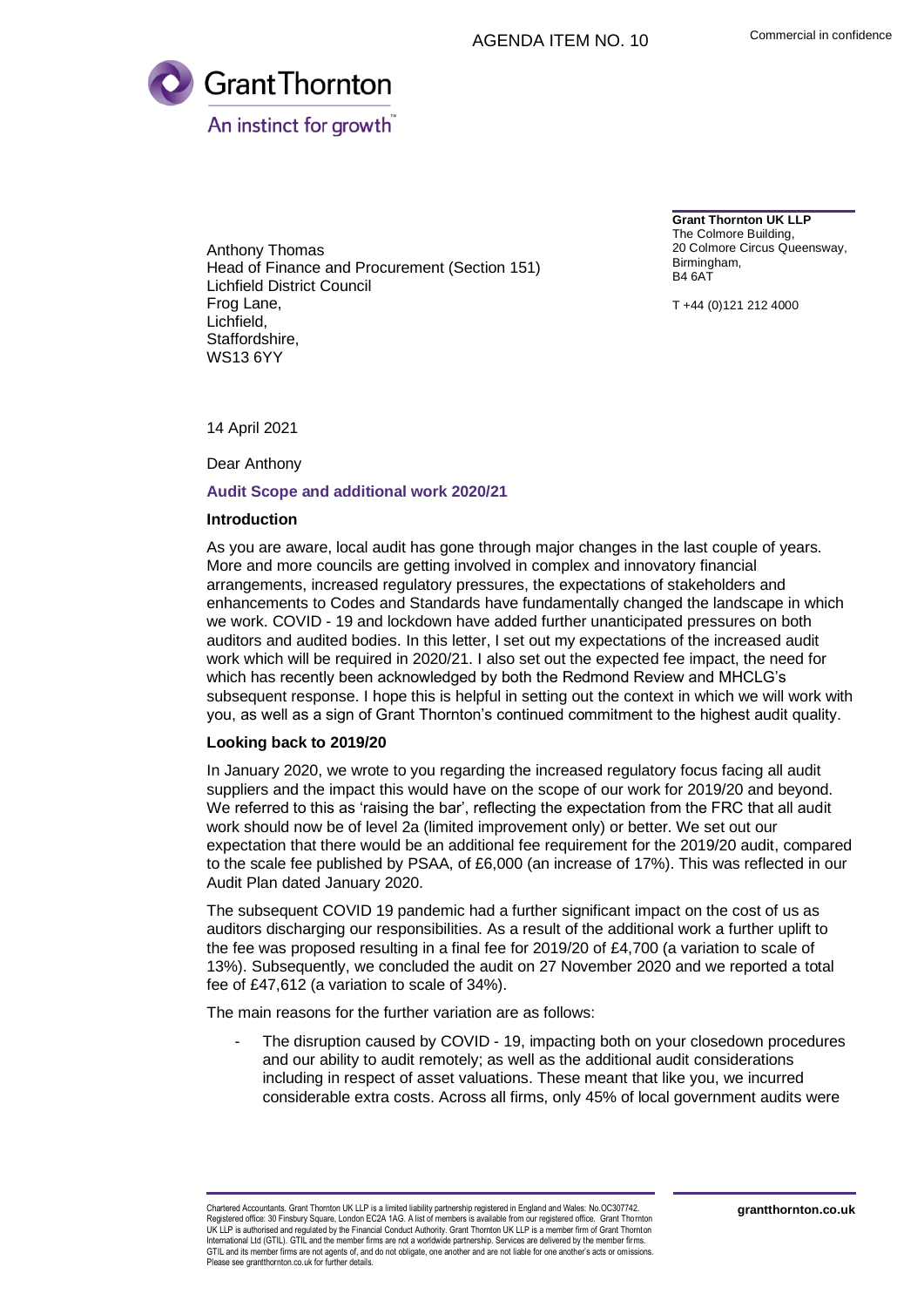signed off by the target date of 30 November, which indicates the scale of the challenge involved.

In the sections below, I set out the main factors which will impact on the audit fee for 2020/21. These include the introduction of the new NAO Code of Audit Practice, with consequent implications for Value for Money work; the revision to major auditing standards, including those covering estimates and fraud, and the update of Practice Note 10 (the adaptation of auditing standards to public sector audits).

Following the national lockdown in January 2021, COVID - 19 will also continue to impact in a large way on the audit, and I have also commented on this below. We also note that the Government [response](https://www.gov.uk/government/publications/local-authority-financial-reporting-and-external-audit-government-response-to-the-redmond-review) to the Redmond Review, published on 17 December 2020 promised that MHCLG will provide relevant local authorities with £15 million in additional funding in 2021/22 to be used to support the additional costs of reporting and audit anticipated related to the 2020/21 financial year.

#### **New audit requirements for 2020/21 – the new NAO Code**

On 1 April 2020, the National Audit Office introduced a new [Code of Audit Practice](https://www.nao.org.uk/code-audit-practice/wp-content/uploads/sites/29/2020/01/Code_of_audit_practice_2020.pdf) which comes into effect from audit year 2020/21. The most significant change in the Code is the introduction of a new 'Auditor's Annual Report', which brings together the results of all the auditor's work across the year. The Code also introduced a revised approach to the audit of Value for Money. These changes are set out in more detailed in the NAO's [Auditor Guidance](https://www.nao.org.uk/code-audit-practice/agn-03-vfm-consultation/)  [Note 03](https://www.nao.org.uk/code-audit-practice/agn-03-vfm-consultation/) which was published in October 2020.

I have set out below the main changes in respect of Value for Money, and the implications for the timing and resourcing of our work, as well as for the audit fee, as referred to in our Audit Plan, issued in March 2021.

There are three main changes arising from the NAO's new approach.

- A new set of key criteria, covering governance, financial sustainability and improvements in economy, efficiency and effectiveness
- More extensive reporting, with a requirement on the auditor to produce a commentary on arrangements across all of the key criteria, rather than the current 'reporting by exception' approach
- The replacement of the binary (qualified / unqualified) approach to VfM conclusions, with far more sophisticated judgements on performance, as well as recommendations on any significant weaknesses in arrangements identified during the audit.

Grant Thornton very much welcomes the changes, which will support auditors in undertaking and reporting on work which is more meaningful and makes impact with audited bodies and the public. We agree with the move away from a binary conclusion, and with the replacement of the Annual Audit Letter with the new Annual Auditor's Report. The changes will help pave the way for a new relationship between auditors and audited bodies which is based around constructive challenge and a drive for improvement.

The following are the main implications in terms of audit delivery:

- We are aiming to publish our work on the Auditor's Annual Report at the same time as the Auditor's Report on the Financial Statements. .
- Where auditors identify weaknesses in Value for Money arrangements, there will be increased reporting requirements on the audit team. We envisage that across the country, auditors will be identifying more significant weaknesses and consequently making an increased number of recommendations (in place of what was a qualified Value for Money conclusion). We will be working closely with the NAO and the other audit firms to ensure consistency of application of the new guidance.
- The new approach will also potentially be more challenging, as well as rewarding, for audited bodies involving discussions at a wider and more strategic level. Both the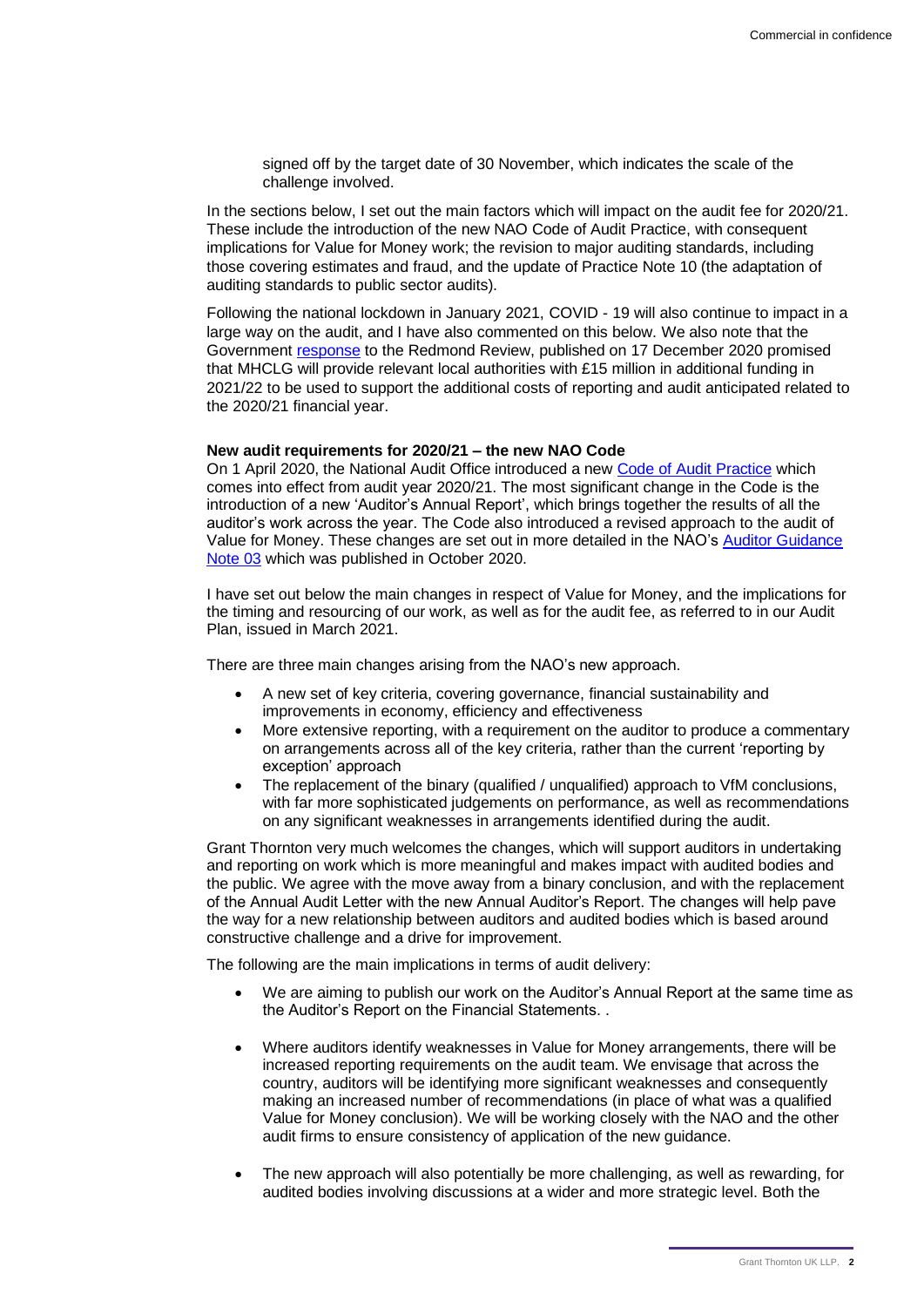reporting, and the planning and risk assessment which underpins it, will require more audit time, delivered through a richer skill mix than in previous years. Our estimate is that for your audit, this will result in an increased fee of £10,000 (28%) for 2020/21. This in line with increases we are proposing at all our local audits.

- PSAA recognise that the additional work required as a result of the new Code will continue in future years and are consulting on how best to reflect this in any revision to scale fees with effect from 2021/22. For 2020/21 the fee variation will be approved by PSAA via the fee variations process in the usual manner.
- There will be increased documentation and reporting requirements on the audit team. The value for money work will now cover a much wider scope, as set out above. Each year we will need to assess the arrangements in place across these areas and explore the arrangements in more detail than previously. We envisage that across the country, auditors will be identifying more significant risk areas and will be reporting more extensively than in previous years. The financial and governance aspects of the COVID - 19 pandemic are likely to feature heavily in our work.

# **Enhanced auditing standards for 2020/21: ISA 540 – Estimates**

In the period December 2018 to January 2020 the Financial Reporting Council issued a number of updated International Auditing Standards (ISAs (UK)) which are effective for audits of financial statements for periods beginning on or after 15 December 2019. The single most significant of these for this year's audit is ISA (UK) 540 (revised): Auditing Accounting Estimates and Related Disclosures which includes a number of enhancements in respect of the audit risk assessment process for accounting estimates.

In summary, the revised Standard reflects increasing focus from regulators and other stakeholders on all key estimates, especially those which are complex, require significant judgements. ISA 540 has been enhanced to place increasing demands on auditors to understand and assess an entity's internal controls over accounting estimates.

In practice, you will see an increased focus during our audit on key internal controls including:

- How management identifies the need for and applies specialised skills
- The information system as relates to estimates
- How management reviews the outcomes of previous accounting estimates
- The role of those charged with governance: to what extent does the Audit Committee understand and oversee the estimation process?

We will also look for you to articulate clearly:

- How management understands the degree of estimation uncertainty related to each accounting estimate; and
- How management address this estimation uncertainty when selecting their point estimate.

The following are examples of where this could apply:

- Valuations of land and buildings, council dwellings and investment properties
- **Depreciation**
- Year-end provisions and accruals
- Credit loss and impairment allowances
- Valuation of defined benefit net pension fund liabilities
- Fair value estimates

As the audit progresses, we will discuss the practical ways in which you can support us in meeting our obligations through the audit.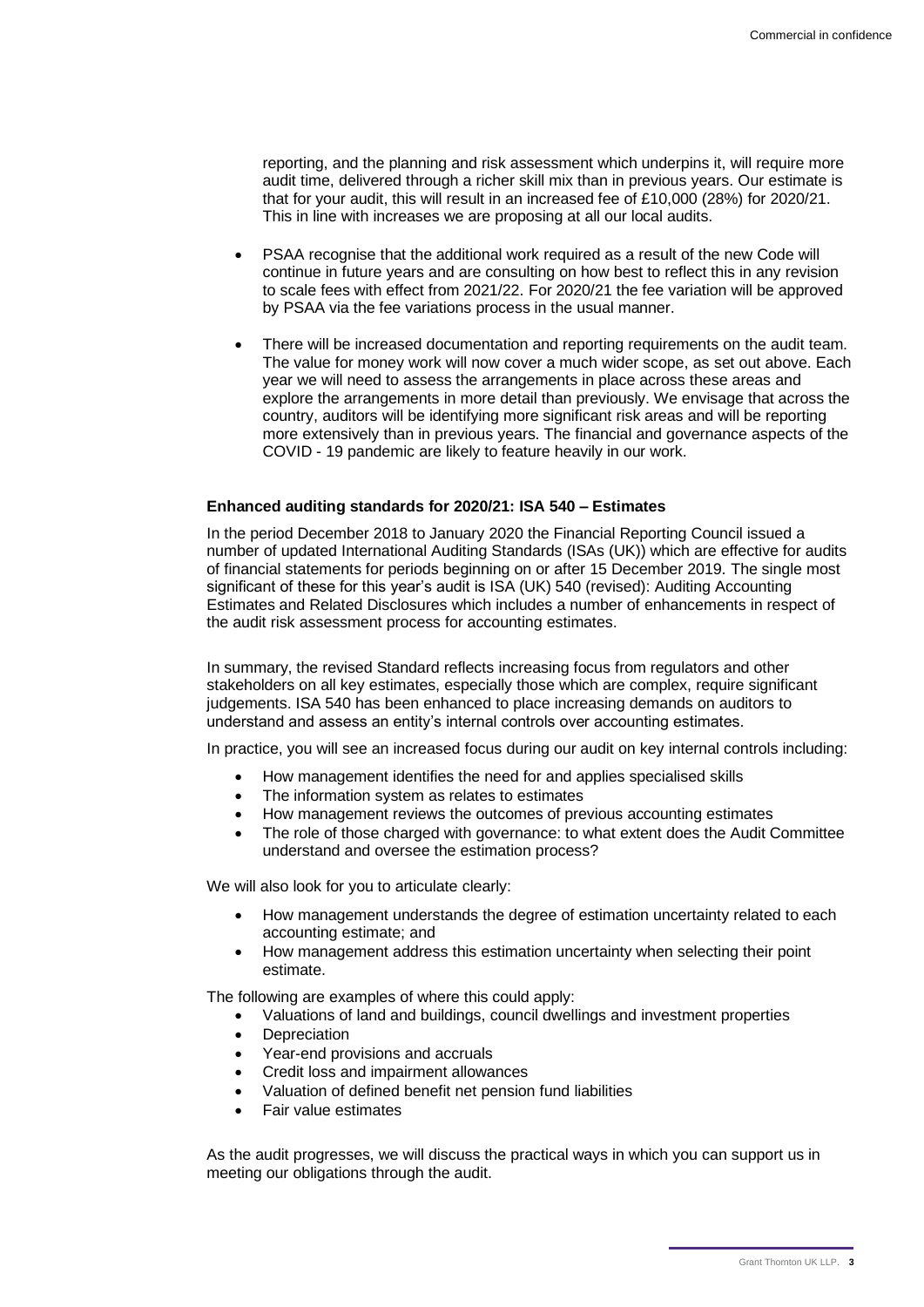# **Enhanced auditing standards for 2020/21: ISA 240 - Risks in respect of fraud**

The auditor's responsibilities in relation to fraud in an audit of the financial statements are set out in ISA 240. This was most recently updated in January 2020, with effect for audit year 2020/21. Note that the FRC is currently [consulting](https://www.frc.org.uk/news/october-2020/consultation-on-revised-auditing-standard-for-the) on further enhancements to the Standard, reflecting concerns expressed amongst others by Sir Donald Brydon that that auditors are not doing enough work to detect material fraud.

In response to the new Standard, and to the increased expectations of regulators, we are heightening our focus on fraud risks. The following are examples of where this could apply:

- Increased scope and coverage of journals testing
- Increased cut off testing
- Increased testing of income and expenditure
- Automated/data interrogation techniques
- Keeping materiality under review throughout the audit.
- More robust reporting (including the use of Statutory Recommendations where appropriate).

As with estimates, our work in this area may look and feel different to you, and you will notice an increased audit presence. We will discuss emerging findings with you, and ensure you have an early opportunity to comment on findings.

# **Revised ISA (UK) 700 Forming an opinion and reporting on financial statements (Updated January 2020):**

This revised Standard is effective for engagements relating to financial periods commencing on or after 15 December 2019. The key change is that all auditor's reports will be required to include an explanation as to what extent the audit was considered capable of detecting irregularities including fraud. This explanation may include:

- how the engagement team obtained an understanding of the legal and regulatory framework applicable to the entity and how the entity is complying with that framework
- which laws and regulations the engagement team identified as being of significance in the context of the entity
- the engagement team's assessment of the susceptibility of the entity's financial statements to material misstatement, including how fraud might occur
- the engagement partner's assessment of whether the engagement team collectively had the appropriate competence and capabilities to identify or recognize noncompliance with laws and regulations
- the engagement team's understanding of the entity's current activities, the scope of its authorization and the effectiveness of its control environment where the entity is a regulated entity

**Practice Note 10 (PN 10): The application of auditing standards for public sector audits**  Reflecting the differences between public sector and commercial audits, Practice Note 10 provides guidance for auditors on the application to relevant standards in the public sector. An updated version of PN 10 was published in November 2020. This updated version reinforces the enhancements described above in respect of estimates and risk of fraud.

In addition, there is one other major change in PN 10 and this is in respect of the auditor's responsibilities in respect of going concern. As auditors, we are required to obtain sufficient appropriate audit evidence regarding, and conclude on:

- whether a material uncertainty related to going concern exists; and
- the appropriateness of management's use of the going concern basis of accounting in the preparation of the financial statements.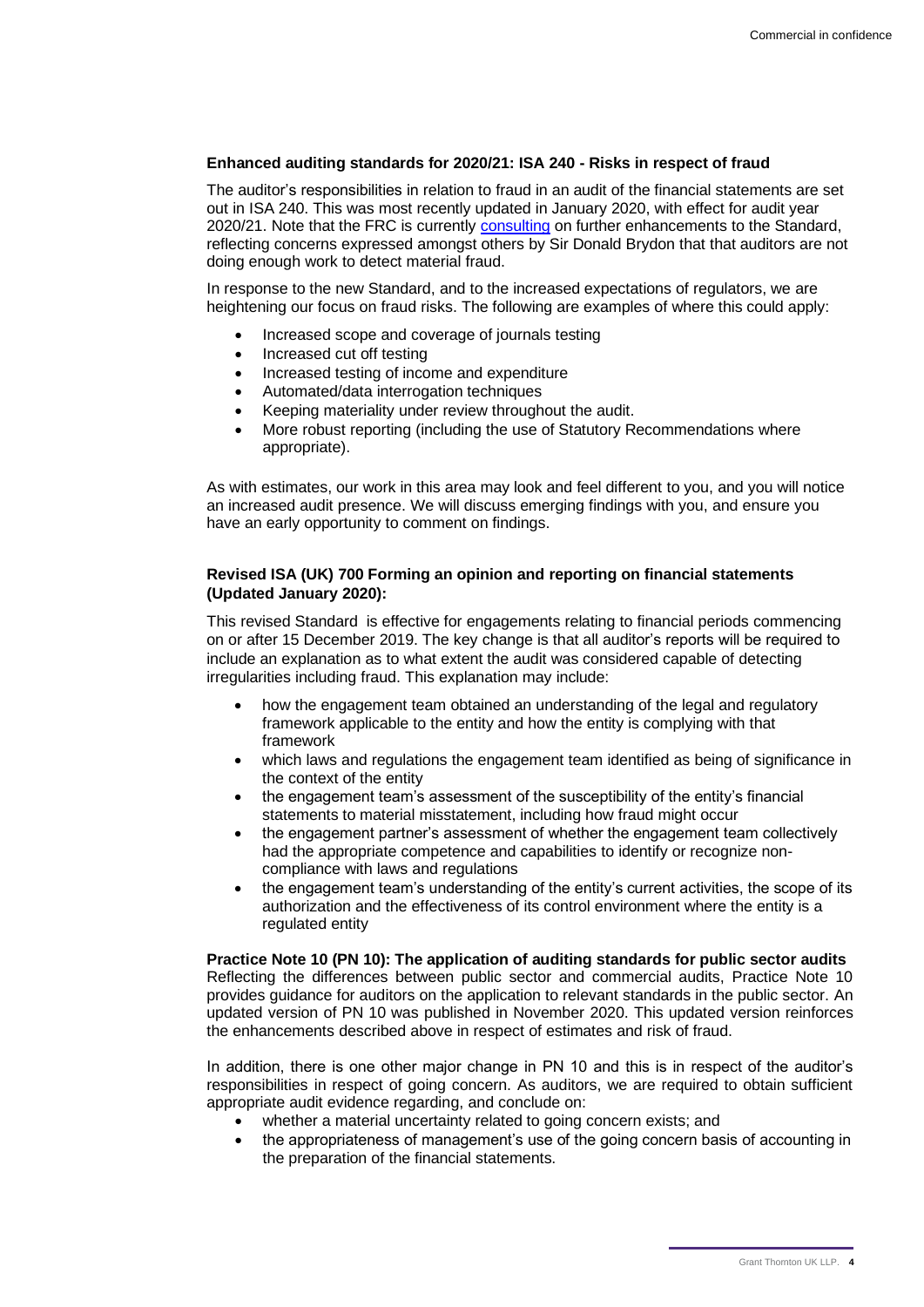The revisions to PN 10 are helpful in that they allow auditors to apply a 'continued provision of service approach' to auditing going concern where appropriate. Applying such an approach enables auditors to change focus somewhat. Whilst we will still undertake relevant work in respect of management's disclosure around going concern, the concept of the 'material uncertainty' disclosure is far less likely to apply. The NAO's guidance to auditors makes clear that auditor's focus should instead be based on the financial resilience of the authority. As such, there is no reduction in respect of work on going concern and financial resilience, but rather a shift in emphasis.

#### **Other revised Auditing Standards**

In November 2019, the FRC issued an update to ISA 220, covering Quality Control of Financial Statements. This revised standard highlights the increased importance for the engagement lead auditor in planning, supervising and reviewing the work of the local audit team.

### **Impact of COVID – 19**

As last year, we expect that our detailed work programme will need to take account of several risks arising from COVID - 19 related issues, including lockdown. These include potential uncertainties around the valuation of property and pension liabilities, as well as the accounting for government income received in respect of COVID - 19 pressures. Whilst lockdown continues, there are also complications arising from the remote preparation of accounts and working papers, as well as challenges for us in providing support for our junior team members working remotely. Please note, the proposed fees for 2020/21 set out in the letter do not include any additional fees to reflect potential additional work necessary in 2020/21 due to Covid-19. We continue to monitor developments in this area and will update you accordingly as clarity emerges on its impact in the current year.

### **Overall impact**

MHCLG have acknowledge, via their response to Redmond, that audit fees need to increase due to the additional work being undertaken by auditors and the pressure on the audit market. Funding of £15m is being provided to local government to cover these additional costs in 2020/21. Our estimate is that, for your audit, this will result in an increased fee of £16,500 from 2019/20. This is in line with increases we are proposing at all our local audits. I set out below the core strategic constituents of this fee.

|                                                                                 | Total $(E)$ |
|---------------------------------------------------------------------------------|-------------|
| Scale fee published by PSAA                                                     | 35,412      |
| Plus:                                                                           |             |
| Ongoing increases to scale first identified in<br>2019/20                       |             |
| Raising the bar/ regulatory factors                                             | 2,500       |
| <b>PPE</b>                                                                      | 1,750       |
| Pensions                                                                        | 1,750       |
| New issues for 2020/21                                                          |             |
| Increase in respect of additional work on Value for<br>Money under new NAO Code | 10,000      |
| Impact of new auditing standards (ISA 540 and ISA<br>240/700)                   | 6,500       |
| Increase to scale fee                                                           | 22,500      |
| Fee proposed for 2020/21                                                        | 57,912      |